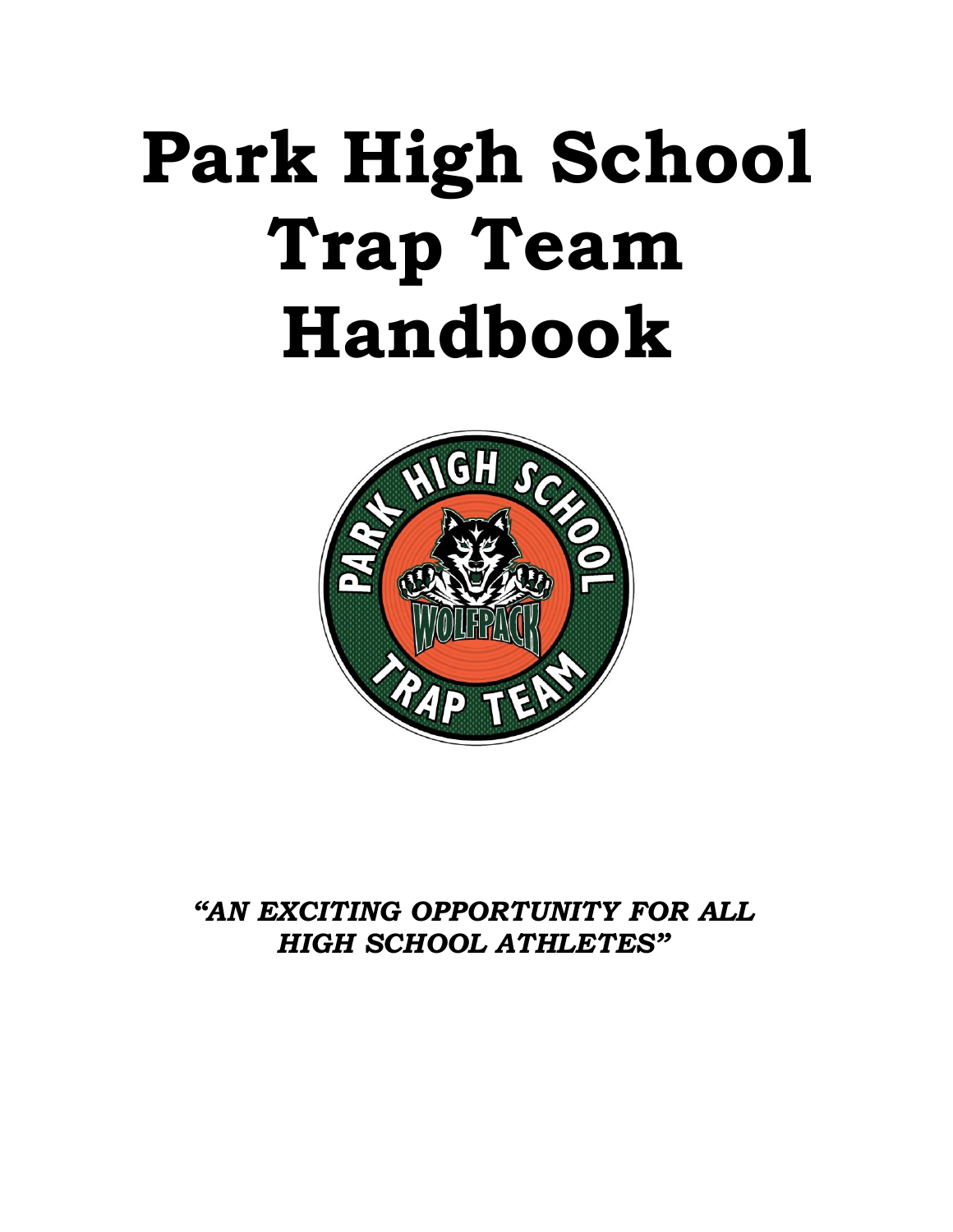

# **Table of Contents**

# **MSHSCTL AND PARK HIGH SCHOOL TRAP CLUB MISSION STATEMENT**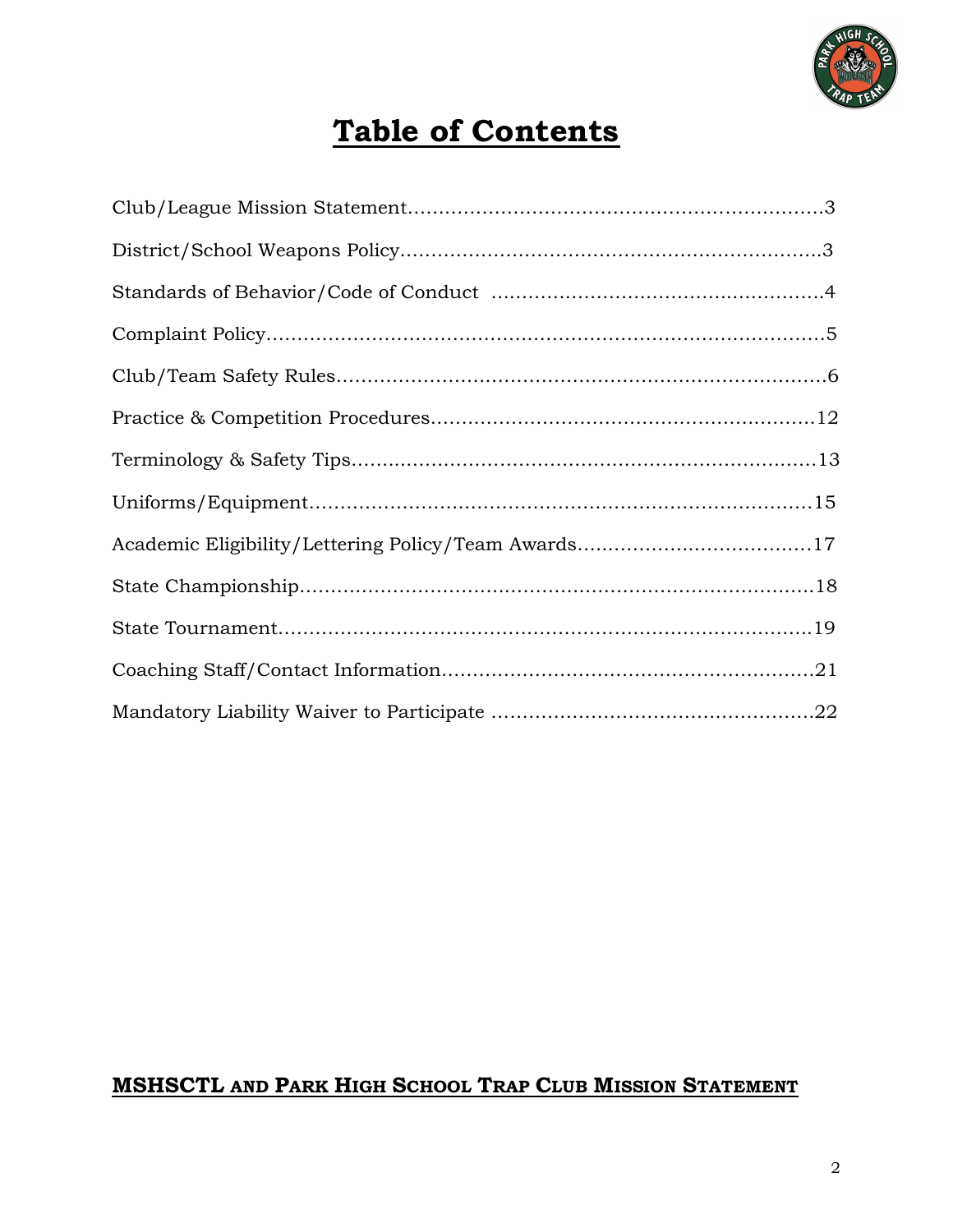

- The Park High Trap Club is part of the already established Minnesota State High School Clay Target League (MSHSCTL)
- The Club will follow the League's Mission as follows: To emphasize the positive influence shooting sports can have in an individual's life. We do this by providing a Safe, Comfortable, Positive Environment that Enhances the participants Self-Concept, Character and Personal Growth through Safe, Educational and Socially Acceptable involvement in the shooting sports. This will be accomplished while promoting the Highest Standards of Safety, Sportsmanship, Teamwork and Ethical Behavior.

# **DISTRICT 833/SCHOOL WEAPONS POLICY**

- As a student of Park High School, you should be aware of the School District 833 Weapons Policy as follows:
	- No student or nonstudent shall possess, use or distribute a weapon before, during, or after school hours in any school district location or during any school sponsored event.
	- $\triangleright$  The school district will act to enforce this policy and to discipline or take appropriate action against any student, teacher, administrator, school employee, volunteer, or member of the public who violates this policy. (*See your Student Rights and Responsibilities School handbook for additional information.)*
- As a member of the PHS Trap Club, the District Weapons Policy still applies to you. For definition purposes, equipment is defined as a shotgun, gun case, and/or ammunition (full or empty boxes or shell casings).
- Under **no circumstances** should a student athlete bring their equipment to school in their vehicle, or plan to leave directly from school to go to the range. This would be a strict violation of the District's Weapons Policy, for which you should expect to be punished to the fullest extent.
- In a situation where the student accidently leaves equipment in their vehicle, when realized, they must self-report and immediately inform School Administration and the appropriate steps will be taken.
- As a member of the PHS Trap Club, our position is not to debate policy; we must strictly adhere to this policy, as there are no exceptions nor are there any protections guaranteed. If you have any questions on this issue, please feel free to speak with one of the coaching staff and/or the athletic director.

# **STANDARDS OF BEHAVIOR/CODE OF CONDUCT**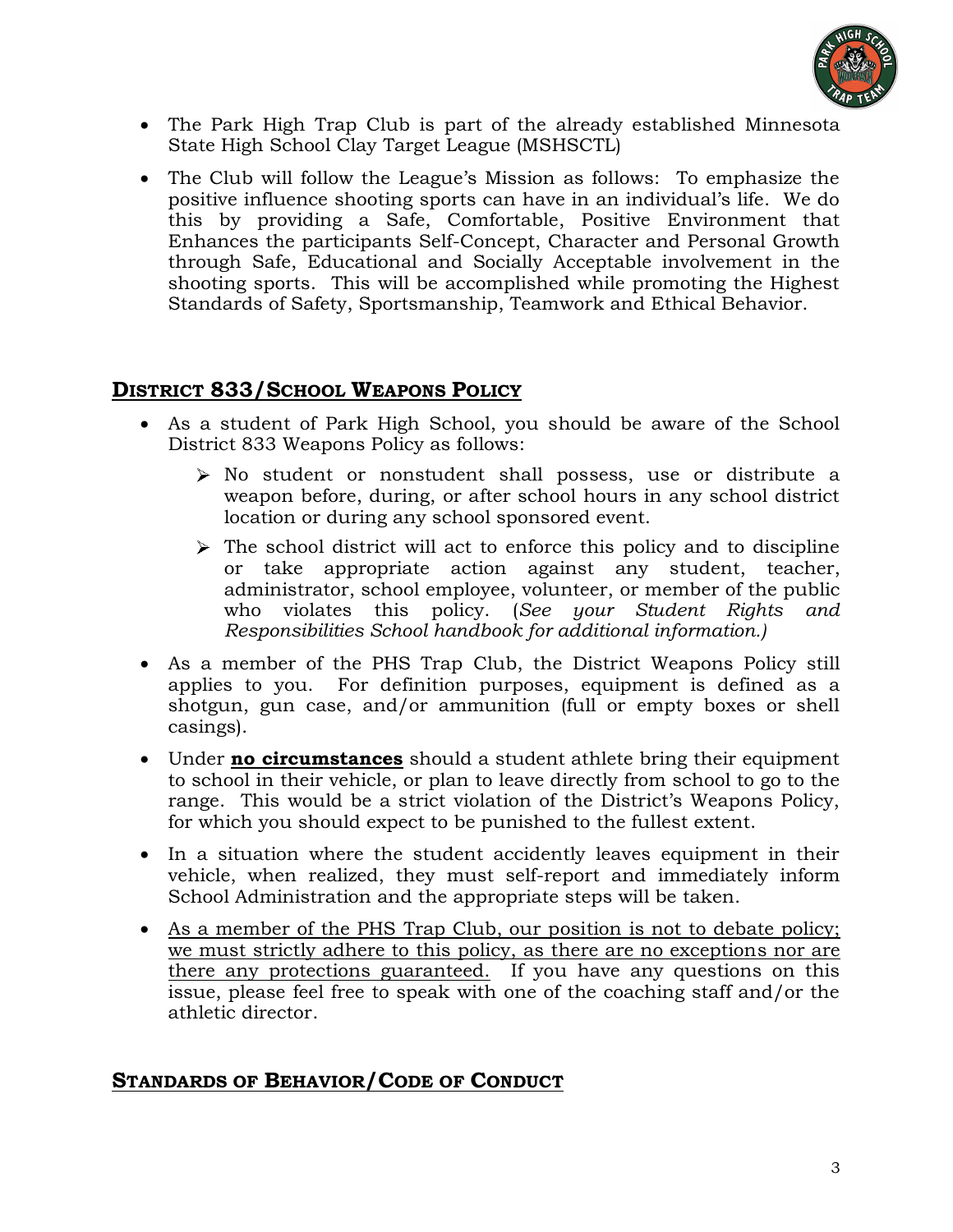

As a member of the Park High School Trap Club you understand that you have been given a unique privilege to participate in this High School Sport.

- You will promise to follow all of the rules as outlined by the State High School Trap League and those that the Club, School and District have adopted.
- You will be respectful of all your fellow team members and coaching staff at all time and represent the school with pride and integrity whenever I am participating in a High School Trap League event or activity.
- You are required to purchase, maintain and wear the assigned Club's uniform anytime that you are competing with the team or while attending any Club and League events unless otherwise directed by the Clubs leadership.
- **Athletes and Parents** will respect their Coaches and follow their direction. Athletes and Parents understand that they need to follow this direction especially during our League events at all times for Safety reasons to protect all Athletes, Coaches, Volunteers and Spectators.
- I promise to make Safety the Number One Priority whenever I am handling a firearm.
- I will not bring any firearms or ammunition on any school property.
- Courtesy and Sportsmanship go hand in hand with safety to create a safe and fun environment. They also portray our sport in the best possible light within our school and the greater community. There will be a strong emphasis on the value of team unity, sportsmanship, and hard work. Every player will have an important role to play. A critical part of being a good team is everyone knowing their role, and performing it to the best of their ability. Trap Shooting is a fun sporting competition that is an once-in-a-lifetime experience which we hope you enjoy and take with you well into your future as adults.
- Along with the safety rules the following conduct and sportsmanship rules will be strictly enforced:
	- 1. Blatant violations of safety rules, discourteous behavior including heckling, bullying, trash talking, temper tantrums or disobedience of directions from coaching staff will result in immediate removal from the trap line and possibly club grounds, with further disciplinary actions at the discretion of the Head Coach.
	- 2. A second violation will result in expulsion from the team and forfeiture of shooting fees paid. This will be at the discretion of the Head Coach, whose decision will be final.
	- 3. The Minnesota State High School Clay Target League (MSHSCTL) has specific rules regarding appropriate attire and conduct as well. You are expected to abide by the Leagues Policies and Procedures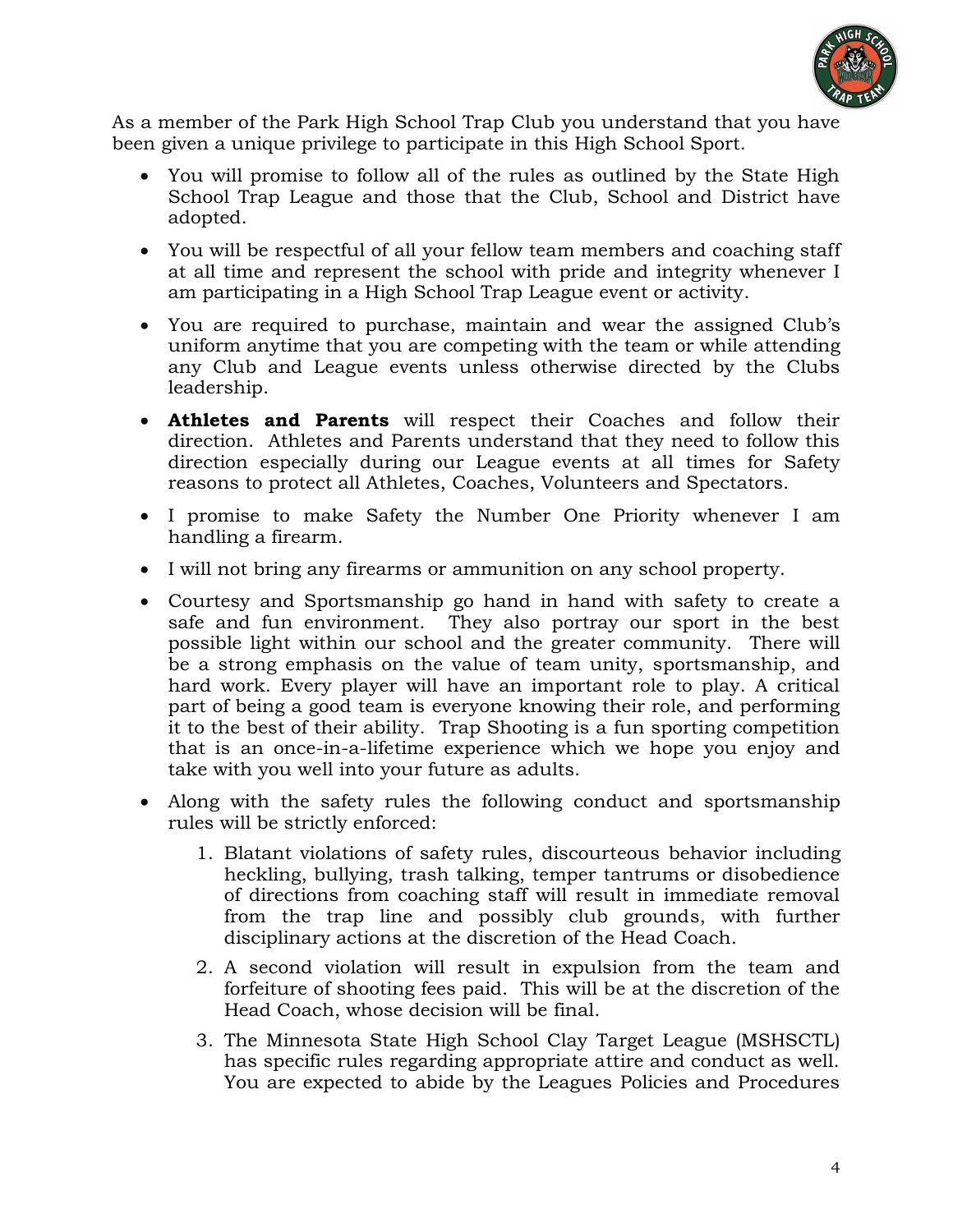

To review more information can be found at the leagues website: [www.mnclaytarget.](http://www.mnclaytarget/)com

• Any misuse or violation of these rules could result in suspension of your shooting privileges with the team and possible permanent removal from the team's roster.

# **COMPLAINT POLICY**

• If at any time you feel a complaint needs to be made, please contact one of the coaches. We want to ensure that the needs and safety of the athletes are met. If you feel you cannot approach a coach, please contact the Athletic Director. If for some reason the issue cannot be resolved, please contact the school principal.

# **TEAM SAFETY RULES**

# **Traveling To and From the Range**: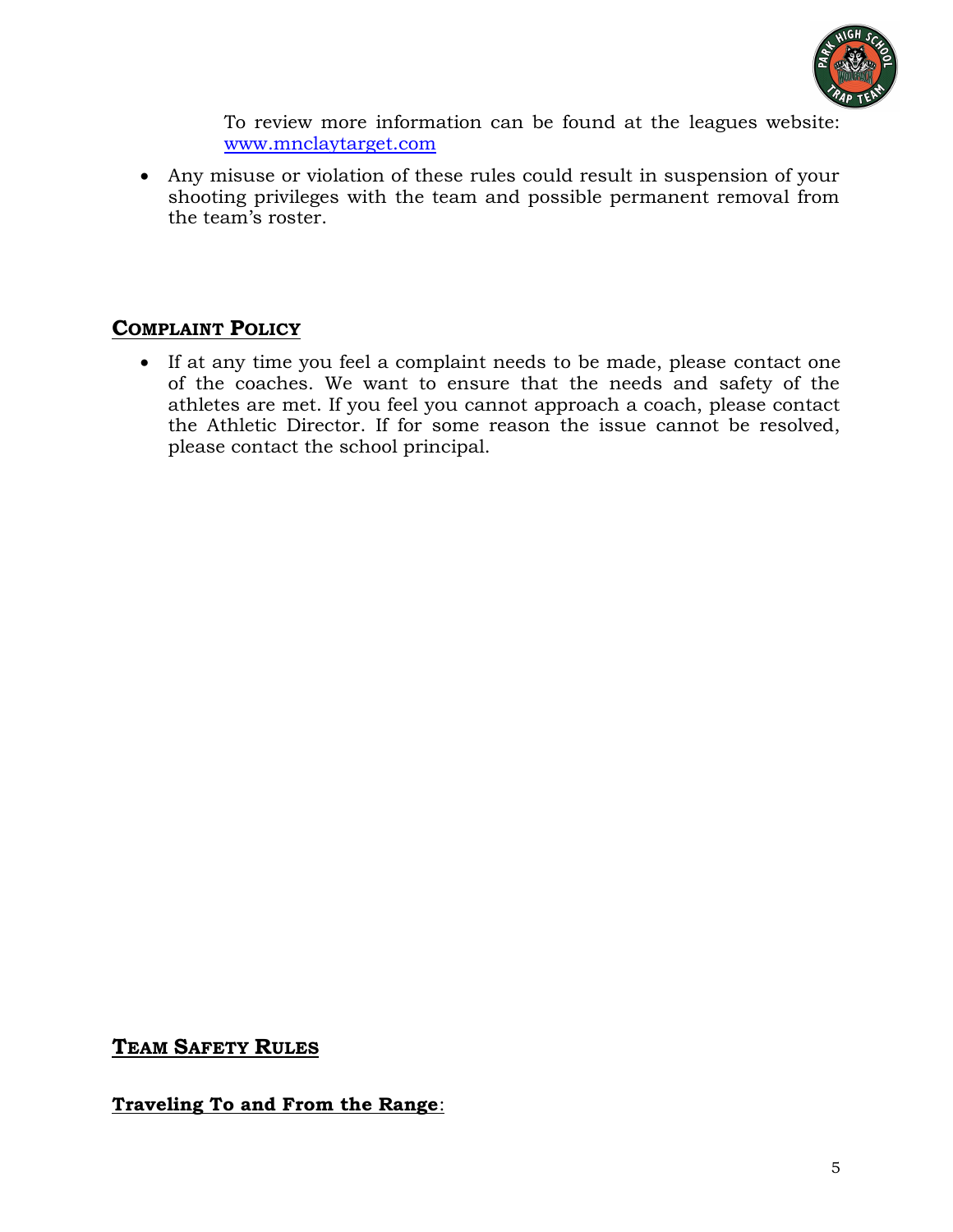

- Reminder you are not to bring your equipment to school, you are to go home after school to pick up your equipment and transport your firearms directly from home and back to home after competing.
- Drive to the range with respect for others. Don't speed and don't rush.
- Once in the range parking lot, drive slowly and watch carefully.
- Range parking lots are generally gravel or dirt. Don't spin out or throw gravel.
- Respect the vehicles and other personal equipment. Immediately report any damage.
- Keep a positive attitude when arriving and leaving from practices or competition events.
- Range shooting hours are posted and must be followed to the minute. Area homeowners and ranges have an agreement on time. Be aware of the time, you may not be allowed to finish your round if range hours expire.

# **Proper Range Behavior**

- **No electronic devices** are allowed on the firing line.
- Alcoholic beverages are strictly prohibited before, during shooting or on the grounds.
- Do not eat, drink or have food when on the firing line.
- This is an adult activity; act accordingly as we have trusted you to do so.

# **Firearm Safety**

- Always keep the firearm pointed in a safe direction. Never at another person or building.
- Always keep your finger out of the trigger guard area until your firearm is shouldered and set.
- Respect Range Safety Officers. Immediately respond to cease fire or other commands.
- Do not handle, play with, or aim another person's firearm without the safety officer's consent.
- It is highly suggested that you clean your firearm after every day of shooting. A clean firearm is one that will work as expected every time you need it. Dirty or clogged firearms are dangerous.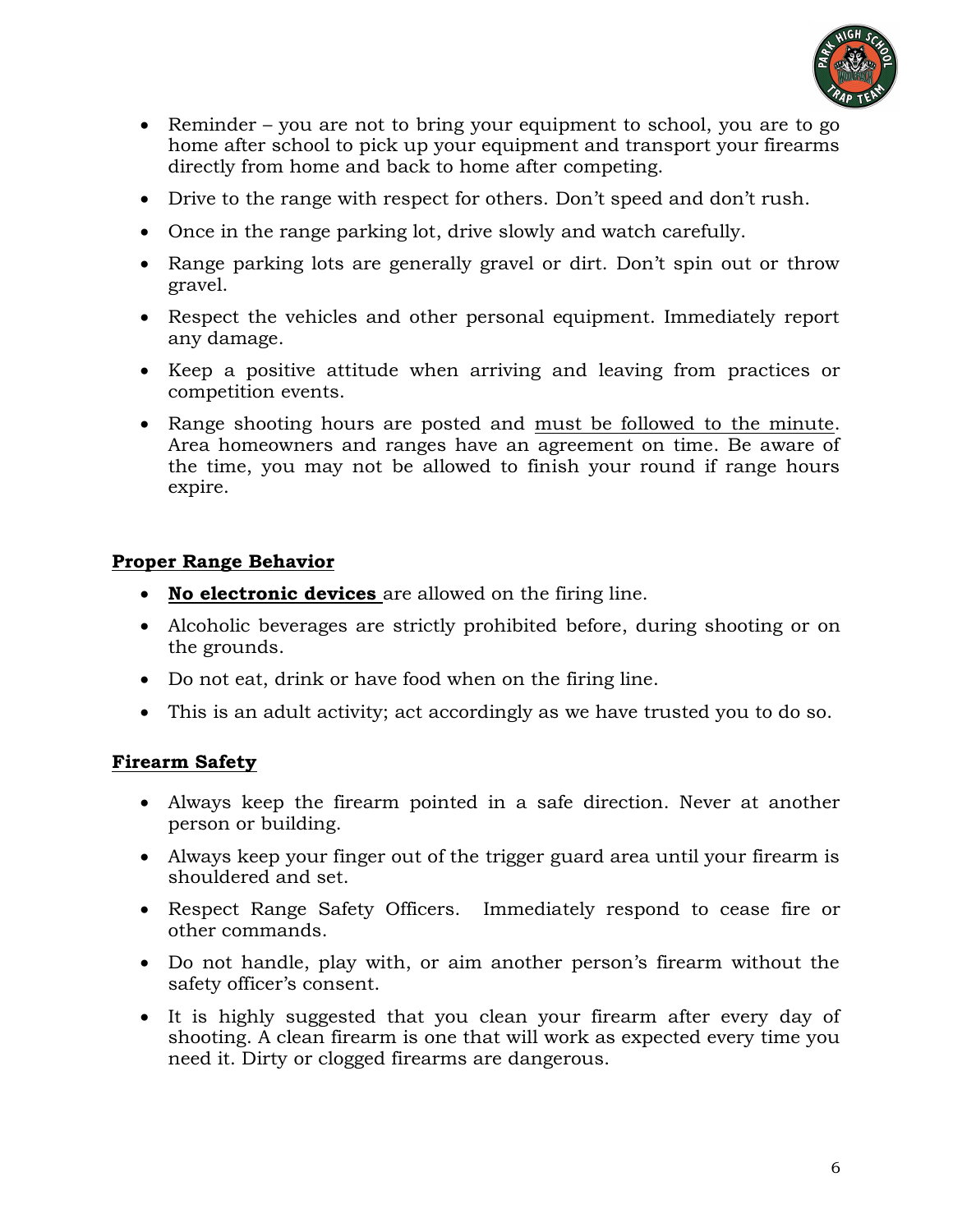

• Each person is responsible for personal equipment and items. All of your equipment should be within reach or visible when you are on the range. Keep unused items in your locked vehicle.

# **Safe Gun Handling Range Instructions**

- Be sure the firearm is safe to operate at all times. Never load or fire an unsafe firearm.
- Know how to use your firearm safely. Remember your firearm training classes.
- Upon arriving at the club, athletes are to uncase their firearm at their vehicle and use a **two hand carry** with the muzzle pointed in a safe direction and should place their guns on a designated gun rack.
- All guns are to remain on the rack until it is the athlete's time to shoot or unless directed specifically by the coach.
- All muzzle direction rules apply when moving from the gun storage rack to a specific trap or from post to post.
- Know your target and what is beyond it.
- Immediately after shooting a round an athlete's gun should either be placed back onto the gun rack or cased and returned to the athlete's vehicle. If this info is unclear for any reason then follow this clear message – If you are not shooting your gun, it should be on the rack…**NO EXCEPTIONS!**
- No resting the barrel of your firearm on your foot or on any other solid surface. Footpads of any type are not permitted while on this team.
- All firearms must have an open action when walking around the range.
- Range safety starts with you. If you see a safety concern, bring it to the Range Safety Officer or coach.
- All range-specific rules are posted at each range; make sure you have read them. You can be banned from any range for violating their posted rules.
- If you think there may be a range safety issue but are not sure, always bring it up to the Range Safety Officer or a coach as soon as possible. They care and want to know.

# **Safe Shooting Lines**

• Do not touch others or their firearm when on the shooting line.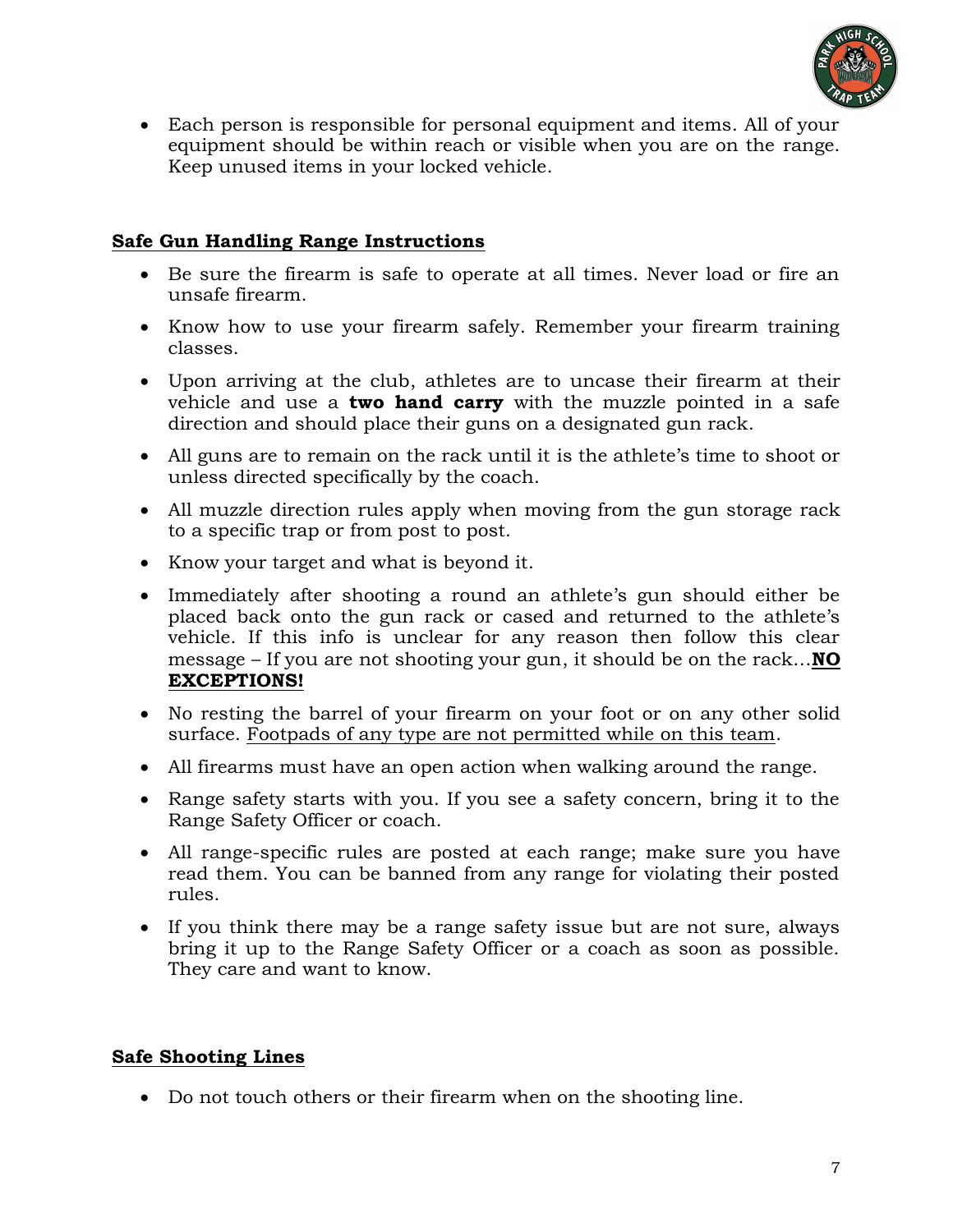

- Be respectful and quiet. Do not distract others on the shooting line.
- Only coaches will be allowed to instruct students on the shooting line.
- **Anyone** on the range can **Call for a Cease Fire** if a safety issue is discovered.
- The Range Safety Officer looks for hazards and will make random spot checks. You must comply.
- The first shooter on the shooting line can shoot only with official permission. (Official permissions is given from the Scorer, Range Safety Officer or Coach)
- Shooters must not have a shell chambered when moving to the next station. (If a mistake is made, stop, point the firearm down range and take out the shot shell)
- Only chamber a shell when you are at the proper station and close when time to shoot.
- Trap singles allows only **one** shell in your firearm at any given time.
- Do not shoot when anyone else is shooting on the shooting line. Only during your turn.
- Once you pull the trigger, you cannot stop the shot take your time and be sure of your target.

# **Muzzle Direction**

- It will be standard practice that all muzzles be pointed in a safe direction down range while in the possession of an athlete or adult when walking to or from the trap range, and when walking from one post to the next, or while waiting for a turn to shoot.
- Athletes using "Pump" action and "Automatics" should have the actions open and muzzles pointed upwards. Athletes using "Break" actions must have the action open with the muzzle pointing down.
- All coaches and adult volunteers have the responsibility to keep the range safe at all times and therefore should take it upon themselves to speak respectfully with any athlete from any school if they see a violation of this rule.

# **Two Strike Safety Rule**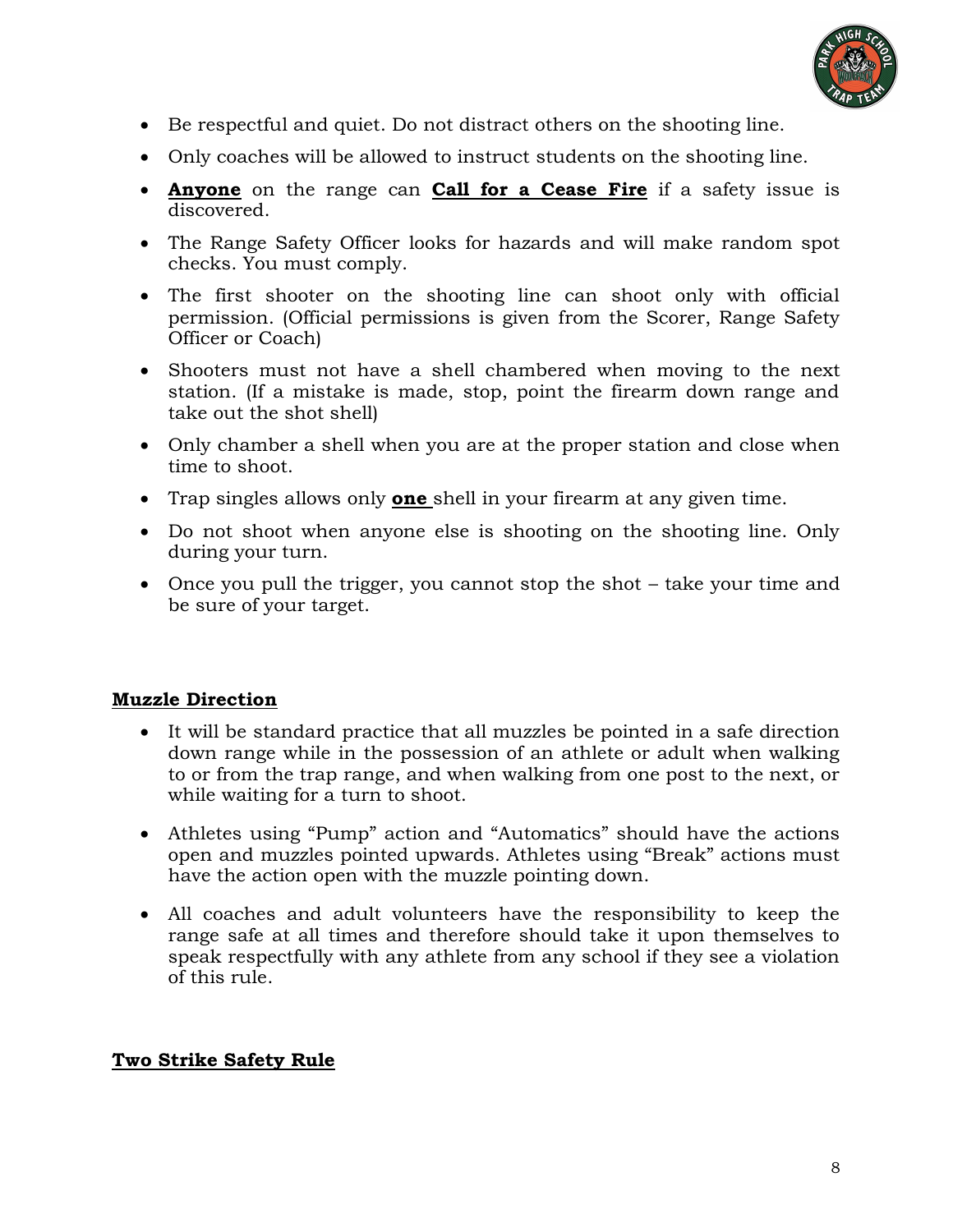

- Safety is no joke and is taken seriously, especially in shooting sports. A Two Strike Rule will be applied for any student who is found to be in violation of the rules above.
	- **Strike One.** Upon a first safety violation, the student will be sent home immediately and it will be the coaches' responsibility to call the parents of the athlete and address the concerns before the athlete can return to the team.
	- **Strike Two.** If a second safety violation, the student will be removed from the team and will not be able to appeal a return. No refund of any type will be provided to a student removed from the team based on a second safety violation.

# **Weather Safety**

- Trap is an outdoor sport. We will be occasionally shooting in the wind, rain or snow. We will stop for low visibility, lightning or hail. Dress accordingly for the weather.
- Every shot is an opportunity to focus, apply your coaching, learn and execute well. Don't focus on the weather, only on your current shot when on the shooting line. Be aware and adjust to how wind and other weather aspects can affect your performance. Be safe and stay accurate.

# **Proper Hygiene**

- Be presentable with a clean uniform and proper attire.
- Don't put food or drink into your shooting vest or shell bag.
- Wash your hands after shooting with cold water.
- Wash your hands after handling any ammunition.
- Wash your hands after cleaning your firearm.
- Washing your clothes directly after shooting is highly recommended.
- Remember that lead is present in this sport and it is a known health hazard.

# **3M TRAP & SKEET CLUB RULES - MSHSCTL TRAP SHOOTING**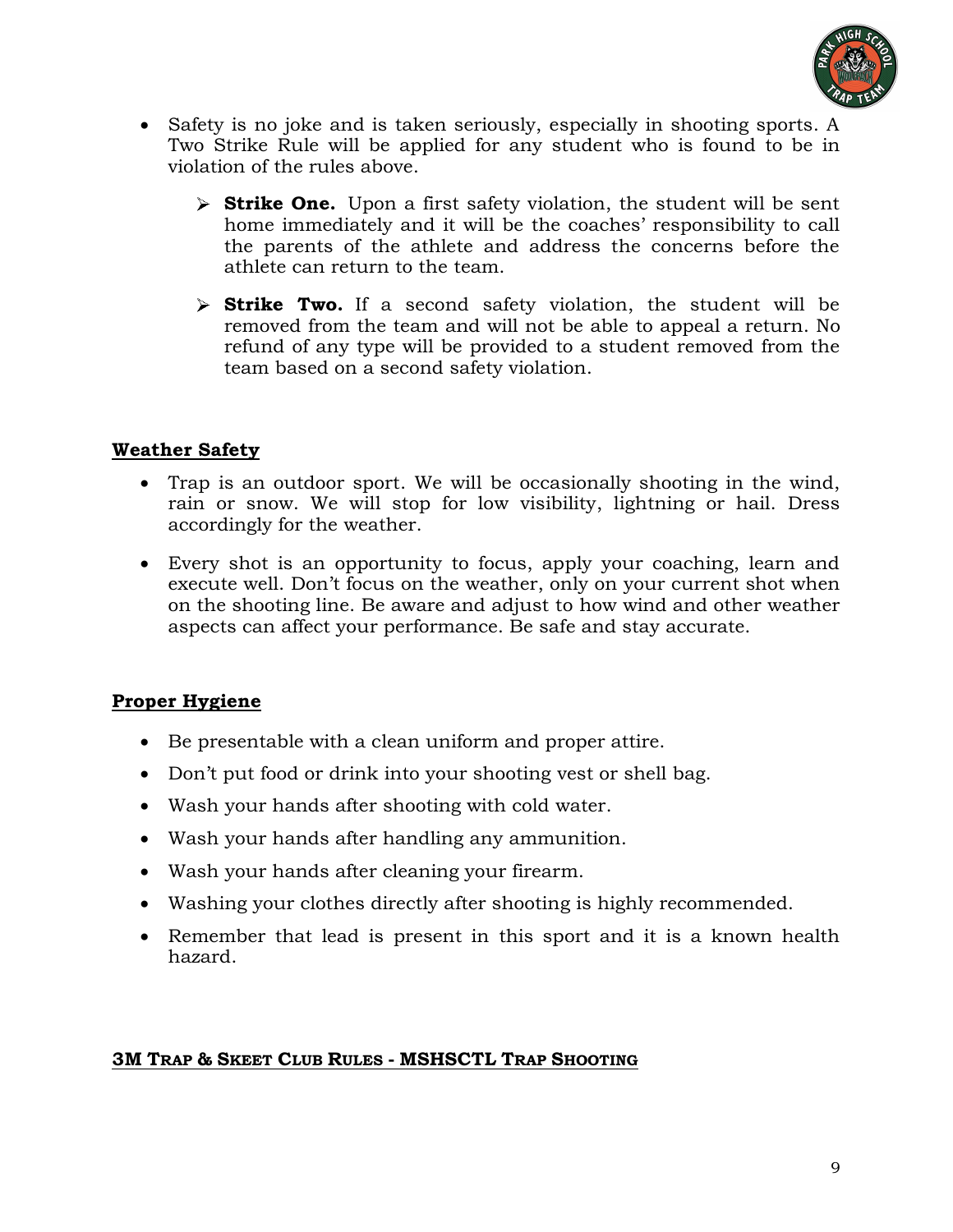

THE FOLLOWING RULES ARE TO BE FOLLOWED BY ALL MINNESOTA STATE HIGH SCHOOL CLAY TARGET LEAGUE (MSHSCTL) STUDENT TRAP SHOOTERS, COACHES AND VOLUNTEERS WHILE SHOOTING AT THE 3M TRAP & SKEET CLUB.

• ABSOLUTELY NO ALCOHOLIC BEVERAGES ARE ALLOWED TO BE BROUGHT ON TO, OR CONSUMED ON, THE CLUB PROPERTY. THE CLUB DOES NOT PROVIDE OR SELL ANY ALCOHOLIC BEVERAGES.

• EAR AND EAR PROTECTION MUST BE WORN AT ALL TIMES WHILE ON THE TRAP SHOOTING FIELDS.

• THE MAXIMUM SHOTGUN SHELL LOAD IS 3 DRAMS EQUIVALENT POWDER WITH NO SHOT LARGER THAN 7 ½ FOR TRAP SHOOTING OR PATTERNING.

• THE MUZZLE OF YOUR SHOTGUN MUST BE POINTED IN A SAFE DIRECTION AT ALL TIMES.

• ONLY ONE SHOTGUN SHELL IS ALLOWED IN YOUR SHOTGUN AT ANY TIME. IT IS NOT ALLOWED TO WALK FROM STATION TO STATION WITH A SHELL IN THE CHAMBER WITH THE BREACH OR ACTION OPEN OR CLOSED.

• THE BREACH OR ACTION OF YOUR SHOTGUN MUST BE OPEN AT ALL TIMES AND CLOSED ONLY WHEN YOU ARE AT YOUR PROPER STATION AND READY TO SHOOT.

• CELL PHONE USAGE IS NOT ALLOWED WHILE ON THE TRAP SHOOTING FIELDS.

• ONLY MSHSCTL COACHES AND ADULT VOLUNTEERS AND 3M TRAP & SKEET CLUB PERSONNEL ARE ALLOWED TO LOAD THE PAT TRAP TURRETS AND LOAD BOXES OF CLAY TARGETS IN THE TRAP HOUSES.

• ONLY 3M TRAP & SKEET CLUB PERSONNEL ARE ALLOWED TO CHECK, MODIFY OR REPAIR THE PAT TRAPS IN THE EVENT THERE IS A MALFUNCTION OR OTHER TYPE OF MACHINE ISSUE. MSHSCTL COACHES AND ADULT VOLUNTEERS ARE ALLOWED TO MAKE PAT TRAP ELEVATION ADJUSTMENTS WHEN NEEDED.

• ALL OBSERVERS, EXCEPT FOR MSHSCTL COACHES AND ADULT VOLUNTEERS AND 3M TRAP & SKEET CLUB PERSONNEL, MUST STAY BEHIND THE TRAP FIELDS RANGE FENCE AT ALL TIMES.

### **3M TRAP & SKEET CLUB RULES - MSHSCTL TRAP SHOOTING (CONT.)**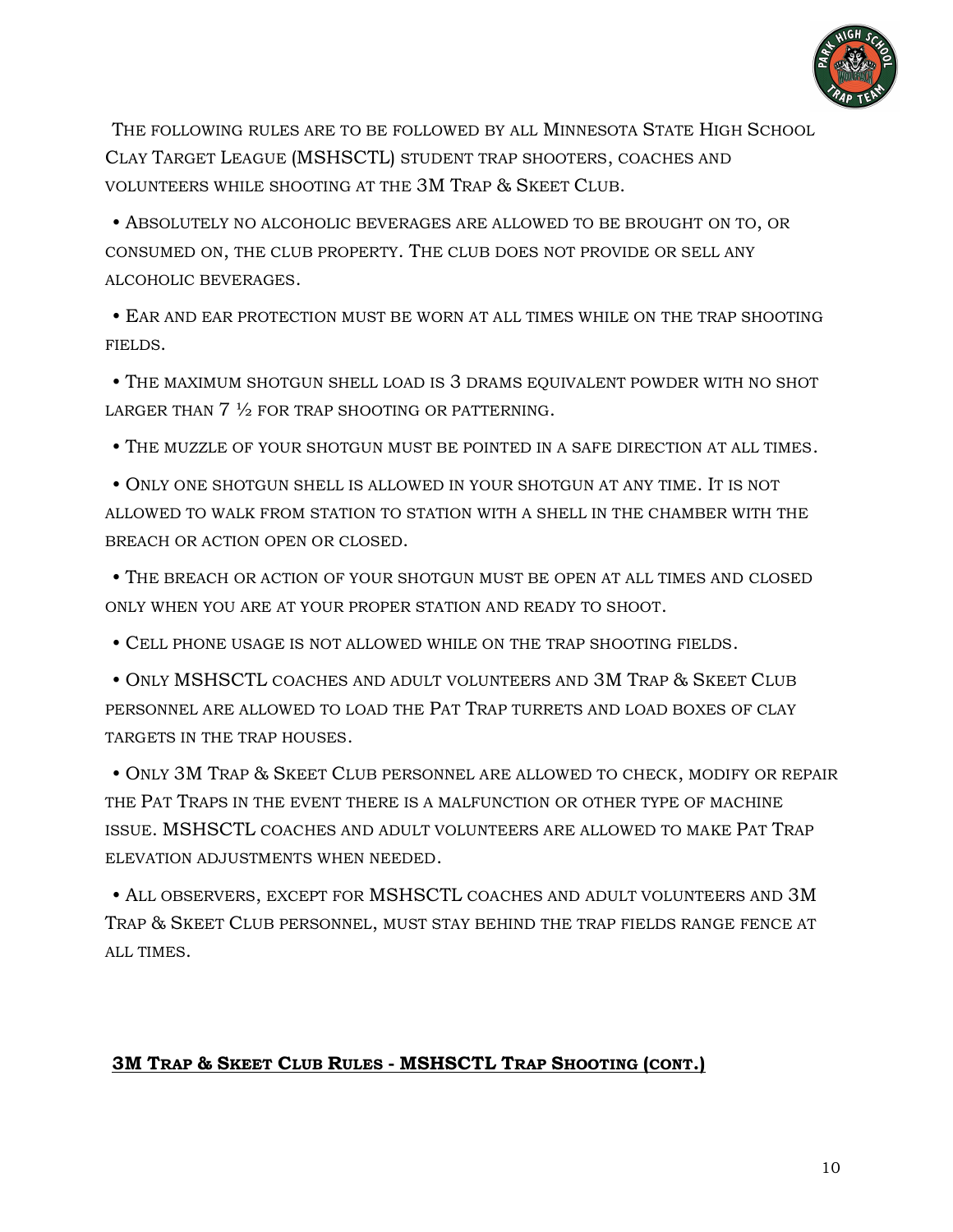

• IF THERE IS A SHOOTING DELAY OR AN INTERRUPTION DURING A ROUND, ALL SHOOTERS ON THE FIRING LINE MUST EXTRACT THEIR SHELLS UNTIL THE DELAY OR INTERRUPTION IS RESOLVED AND SHOOTING IS RESUMED.

• EMPTY HULLS ARE NOT TO BE PICKED UP WHILE ON THE FIRING LINE DURING A ROUND. THE EMPTY HULLS MUST BE PICKED UP AT THE END OF THE ROUND - AFTER ALL GUNS HAVE BEEN CLEARED.

• 3M TRAP & SKEET CLUB MEMBERS WILL BE RANGE SAFETY OFFICERS DURING MSHSCTL SHOOTING SESSIONS. THEY RESERVE THE RIGHT TO DISMISS ANY INDIVIDUAL FROM THE SHOOTING RANGE FOR ANY UNSAFE ACTION(S) OR RULE VIOLATION(S).

• ALL 3M TRAP & SKEET CLUB MEMBER AND RANGE SAFETY OFFICER COMMUNICATIONS WITH MSHSCTL ATHLETES WILL BE COMMUNICATED THROUGH THE COACHING STAFF. COMMUNICATIONS REGARDING SAFETY VIOLATIONS CAN BE COMMUNICATED DIRECTLY TO THE ATHLETES.

• RANGE SAFETY OFFICERS HAVE THE DISCRETION TO DELAY OR CANCEL AN MSHSCTL SHOOTING SESSION IF IT IS DEEMED THAT LIGHTNING OR ANY OTHER UNSAFE WEATHER CONDITION POSES A THREAT TO THE SHOOTERS.

# **PRACTICE/COMPETITION PROCEDURES**

**Upon arrival at the gun club**: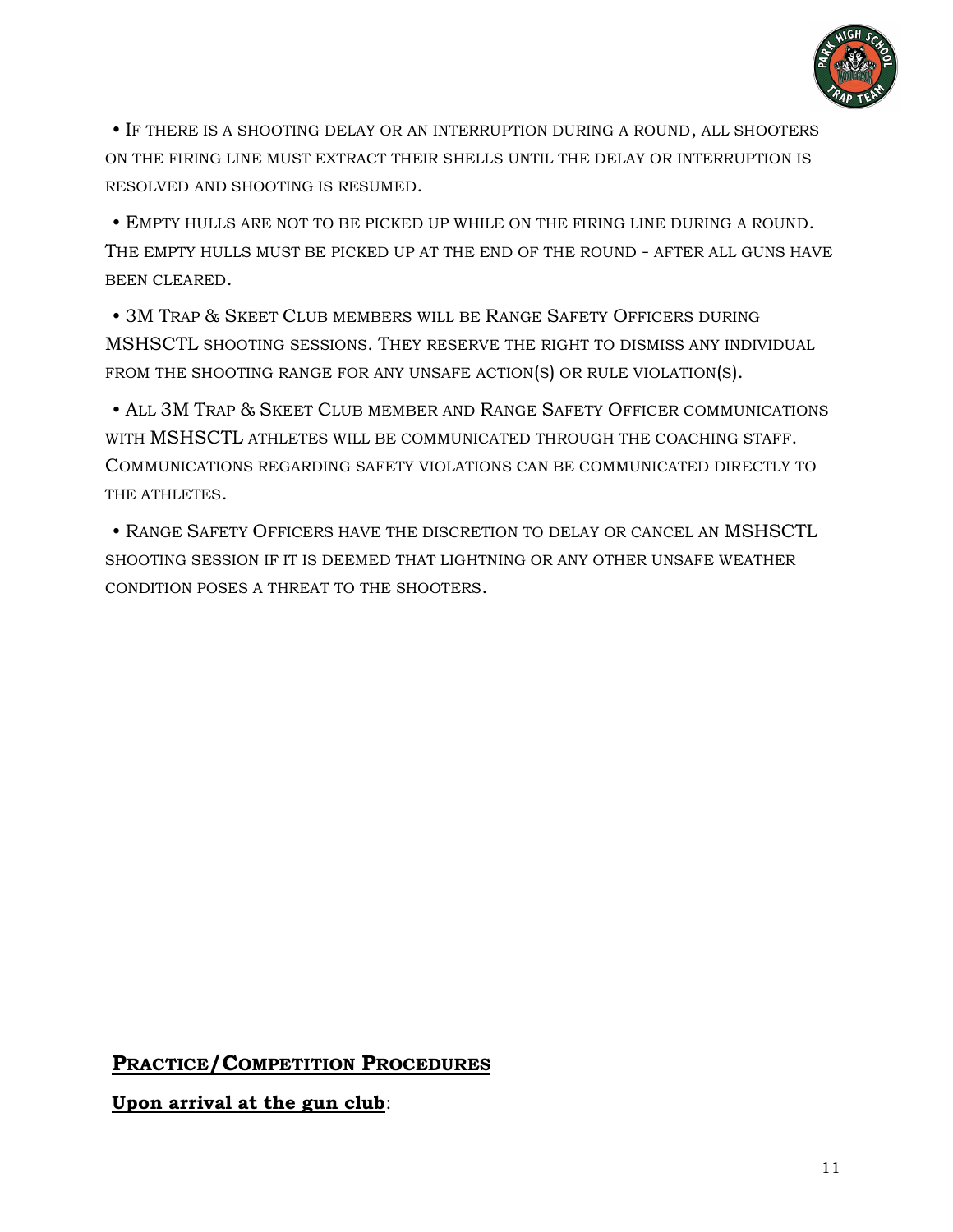

- Report to the Head Coach/Assistant Coaches for assignment. He will attempt to squad shooters by experience level, however this may not always be possible, especially early in the season when daylight is limited. It is important we don't waste time by shooting short squads so everyone can get their rounds in with good light.
- The Coaches will indicate how soon your squad will be called to the trap line. If your squad is on deck, make sure you and your squad mates are ready to take the field as soon as the previous squad finishes the round and cases their guns.
- A squad will consist of up to 5 shooters, shooting positions  $1 5$ . The Shooter on post 1 is designated as squad leader. The Head Coach will determine when the squad, scorer and coaches are ready to begin.
- After all shooters have shot 5 times at their first station, the scorer will call for a station change and read the scores for the post just completed. Shooters will then move one station to the right. The position 5 shooter assumes position 1. When doing this he/she will turn to the right and walk parallel to the trap line behind the other squad members. AT **STATION CHANGES ALL SHOOTERS WILL FOLLOW SAFETY RULE –** The shooter in the #1 field position will indicate to Squad Leader he/she is ready to proceed.
- The squad leader (now on post 2) will check the rest of the squad and if all are ready will resume the round.
- The squad leader always starts the next set. The shooting order  $(1 5)$ remains the same throughout the round. At the end of the round the scorer will release the squad from the trap line. The shooters will either get another box of shells for the next round or case their guns with action open. At the end of the round shooters will case their guns with the action open and at the Coaches direction pick up the empty hulls for disposal.
- As time allows team members may be able to shoot additional practice after team league rounds are completed. See a coach for details.

# **If you don't understand a rule or procedure ask a coach.**

# **TERMINOLOGY & SAFETY TIPS**

# **Terminology:**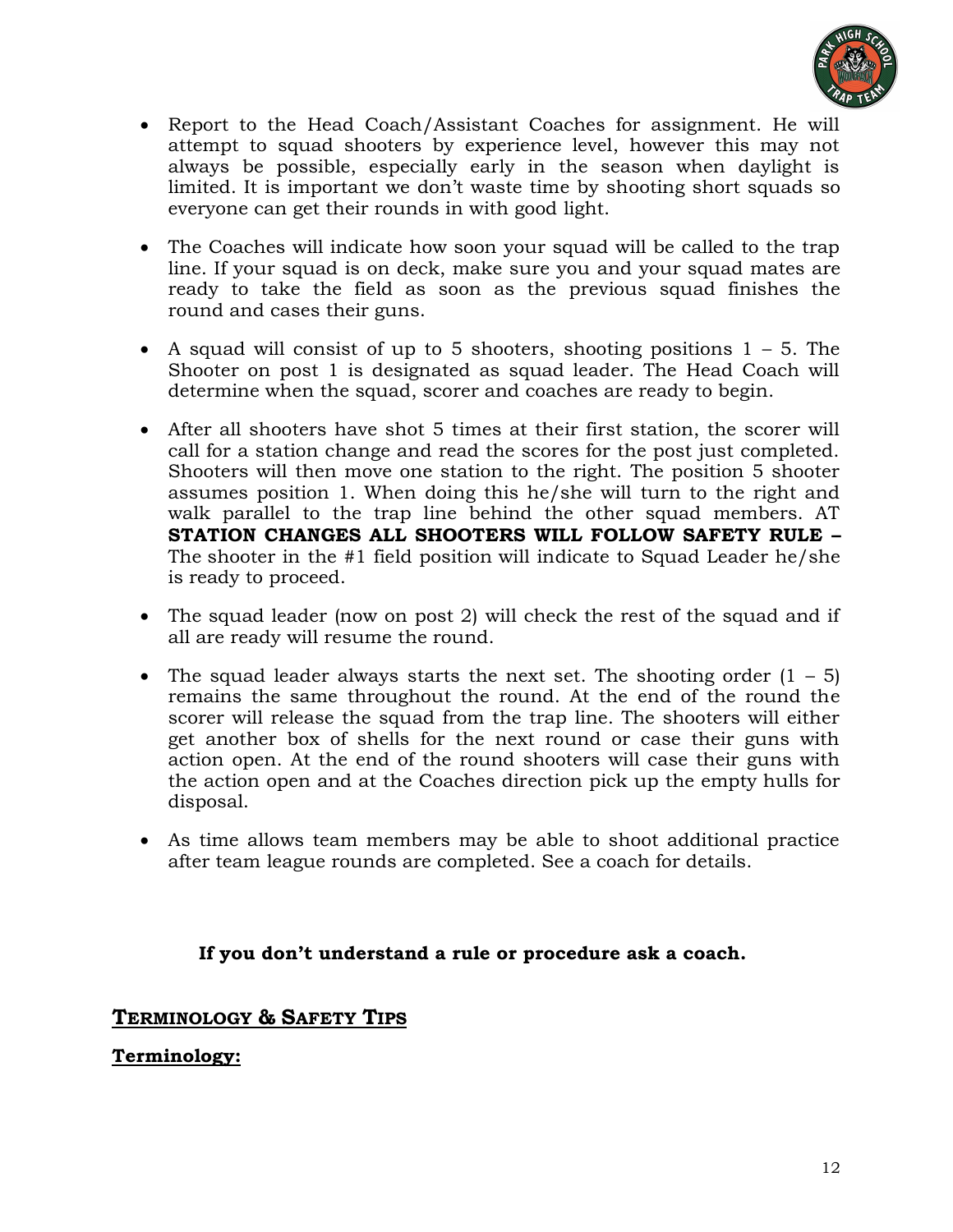

The following terms will be used during practice and competition. Please learn & familiarize yourself with these terms.

- **Coach:** Trained and experienced person who can help you learn the game and develop skills.
- **Range Safety Officer:** Supervises shooting activities as prescribed by the range Standard Operating Procedures.
- **Spectator Area:** The area on or behind the sidewalk in the shooting areas of trap ranges designated for observers of shooting sports. The Spectator Area or other safe areas are where all students not on the shooting line are to remain.
- **Ready Area:** A table and firearm rack may be available to get shells and safety gear prepared.
- **Trap House:** The structure from which clay targets are launched for trap.
	- This will be maintained and refilled be **range operators** only.
	- $\triangleright$  A Cone may be placed on top to signal refill in progress. Back off to ready area while the trap machine is being refilled every 2 or 3 rounds.
- **Cease Fire:** Stop shooting immediately upon the command. There will be many more clays to shoot, so just stop.
- **Firing Line:** A concrete pad on which the shooter stands during their turn. Do not step ahead of the 16 yard concrete pad. The skeet range may be in use at the adjoining field. This is a safe practice with others on the firing line.
- **Hang Fire:** When a shell does not fire after pulling the trigger. Keep firearm pointed down range. Be prepared, the shell may fire anytime in the next few seconds. Call for help immediately. Don't turn around and keep the firearm under control; it may still fire. If this happens to you, **stay calm and have your barrel inspected by a Coach or Range Safety Officer.**
- **Squib Load:** When there is less than normal pressure after ignition. The shot and the shot cup may not have exited the barrel. You may notice an off or odd sound and a lesser recoil against your shoulder. If this happens to you, **stay calm, stop firing and have your barrel inspected by a Coach or Range Safety Officer.**
- **Pull:** A command you say to have the clay launched, either by a voice activated unit or a person pushing a button. Don't be shy when calling for the pull.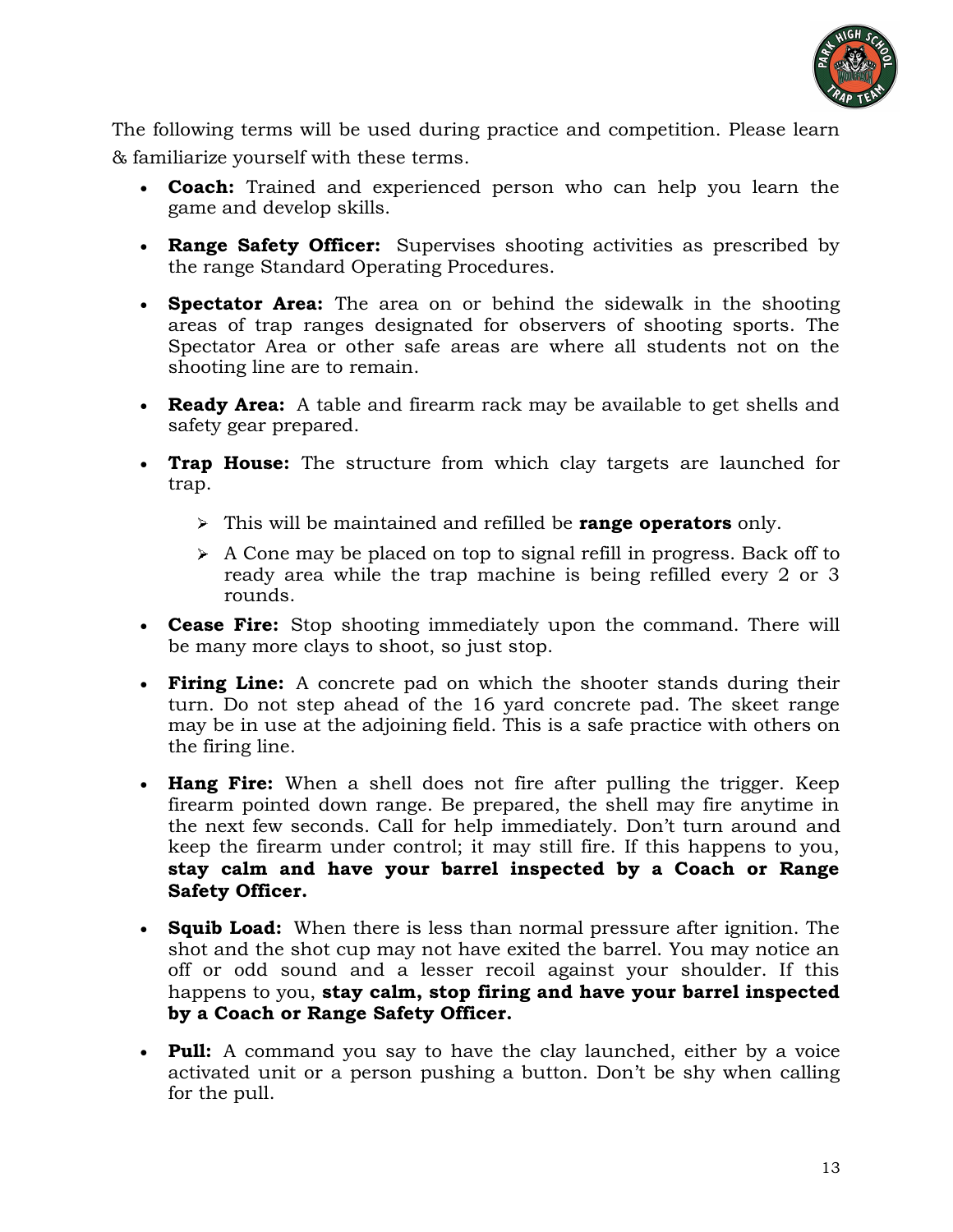

• **Clean Range Grounds:** The Park High School Team will pick up empties when firearms are placed on the rack and range cleared. Wait for OK by the Coach and/or the Range Safety Officer.

# **SAFETY TIPS**

Here is a simple list of tips and ideas to help the student athletes consider safety as a foundation of shooting sports. We would like each student to remember to **ALWAYS, ALWAYS**…

- 1. Keep your firearm pointed in a safe direction.
- 2. Keep your finger OFF the trigger guard area until ready to shoot.
- 3. Keep your firearm unloaded until ready to use.
- 4. Keep action of the gun open until you are ready to shoot.
- 5. Use eye and ear protection.
- 6. Use a vest or shell bag.
- 7. Be sure your firearm is clean and safe to operate.
- 8. Be familiar with your firearm and know how to use it safely.
- 9. Know the range rules and range shooting hours.

**NEVER BRING A GUN OR AMMUNITION TO SCHOOL OR ON SCHOOL GROUNDS**

# **UNIFORMS & EQUIPMENT**

# **Uniforms**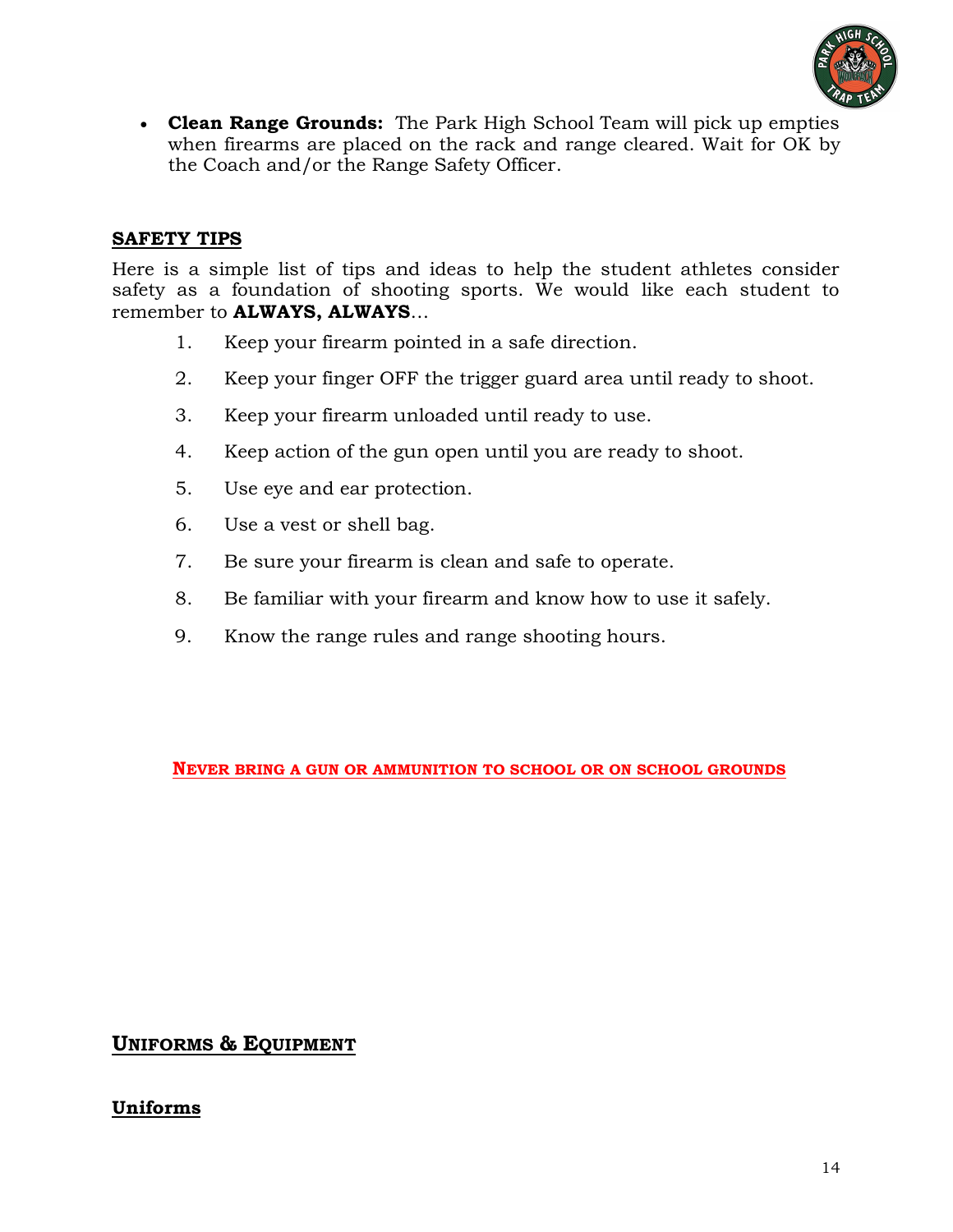

- MSHSCT League rules prohibit the following:
	- Clothing that exposes any part of the torso such as; cut-off tshirts, halter tops, tank tops.
	- Short shorts, low riding shorts or pants revealing undergarments or buttocks.
	- $\triangleright$  Proper footwear must be worn at all times and have a closed toe. No sandals, crocs, or flip flops.
	- Any clothing with any type of designs, messages, etc… that have direct or indirect references to alcohol, tobacco, sex or sexual connotations, drugs, gambling or profanities.
- It is **MANDATORY** the Athlete's jersey and hat must be worn at all team competitions and other Club & League events unless otherwise directed by the coaching staff or you will not be allowed to compete.
- Uniforms will be worn over extra shirts when needed to stay warm. Jackets as needed will be permissible.
- Anyone not appropriately dressed while competing will be sent home to get your jersey and return when you have it.

# **Safety Equipment**

- **Safety Glasses (Shooting Glasses):** Shell casings fly during shooting sports. Protect your eyes but not just your favorite sunglasses. Don't use common glasses. Wrap around for full coverage is a plus. Must be shatter resistant.
- **Ear Protection:** Foam plugs are the cheapest and work very well. Ear muffs or headphone style can sometimes get in the way, but work extremely well to protect your hearing. Hearing protection is required, but the exact type is optional.
- **Shooting Vest (or hip shell bag):** You will be firing at least 25 shells every round. Accessing your shells safely and without thought is important while on the firing line.
- **Shotgun:** A clean, well maintained working shotgun with a case to keep it in or for transport. Your firearm is not a toy,
- **Ammunition (shells):** Proper ammunition is a must. Only size  $2\frac{3}{4}$ ,  $7\frac{1}{2}$ , 8 and 9 shot shells are allowed.
- **Positive Attitude:** The first safe thing you can do is bring your positive attitude while shooting.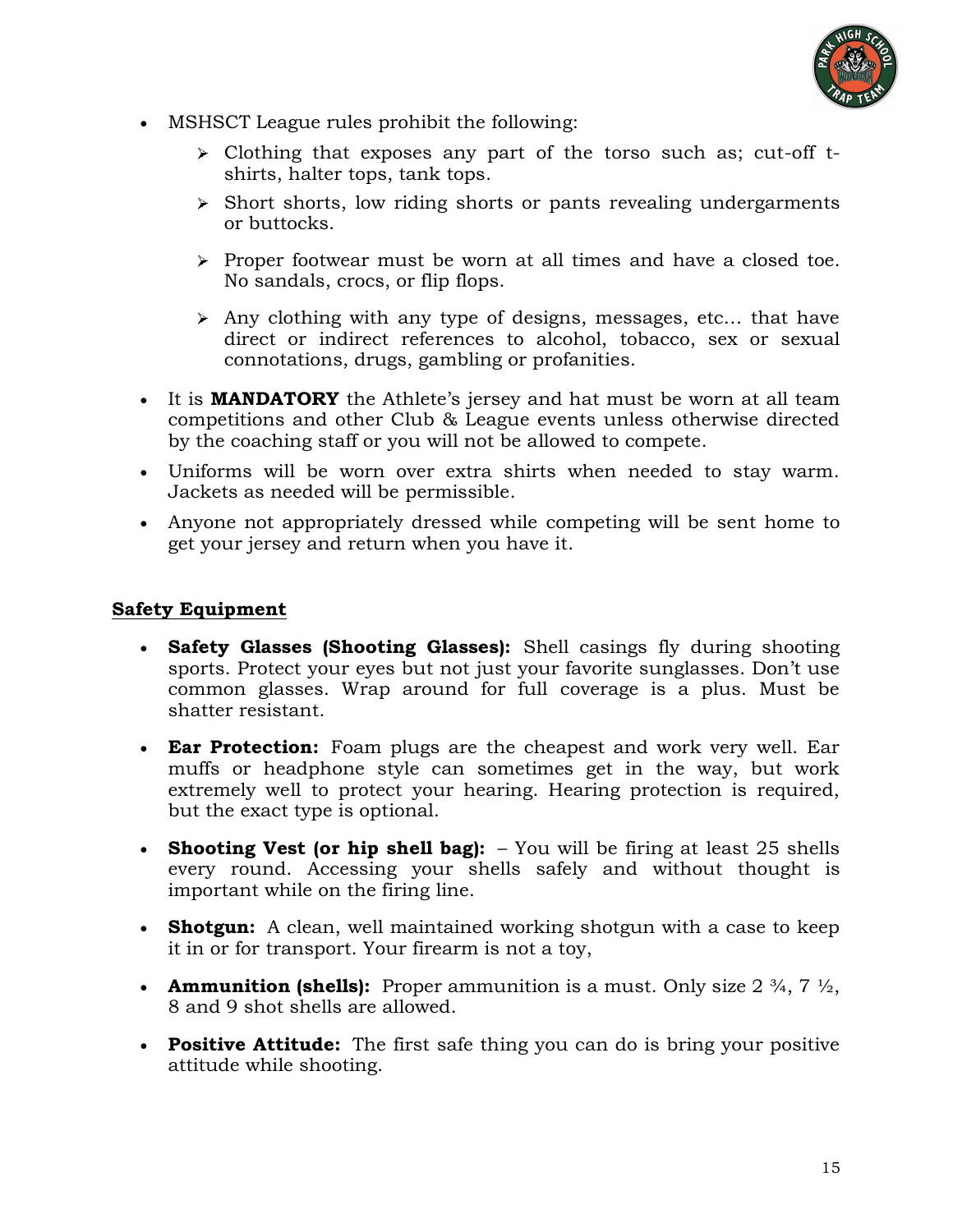

**Always ask a Coach or Range Safety Officer before using different or unexpected equipment on the range.** 

# **ACADEMIC ELIGIBILITY & LETTERING REQUIREMENTS**

# **Academic Eligibility**

The Minnesota State High School League policy states that to be eligible for participation in MSHSL activities, one must be making satisfactory progress (C or better) towards graduation. Our goal is to develop the total student in all of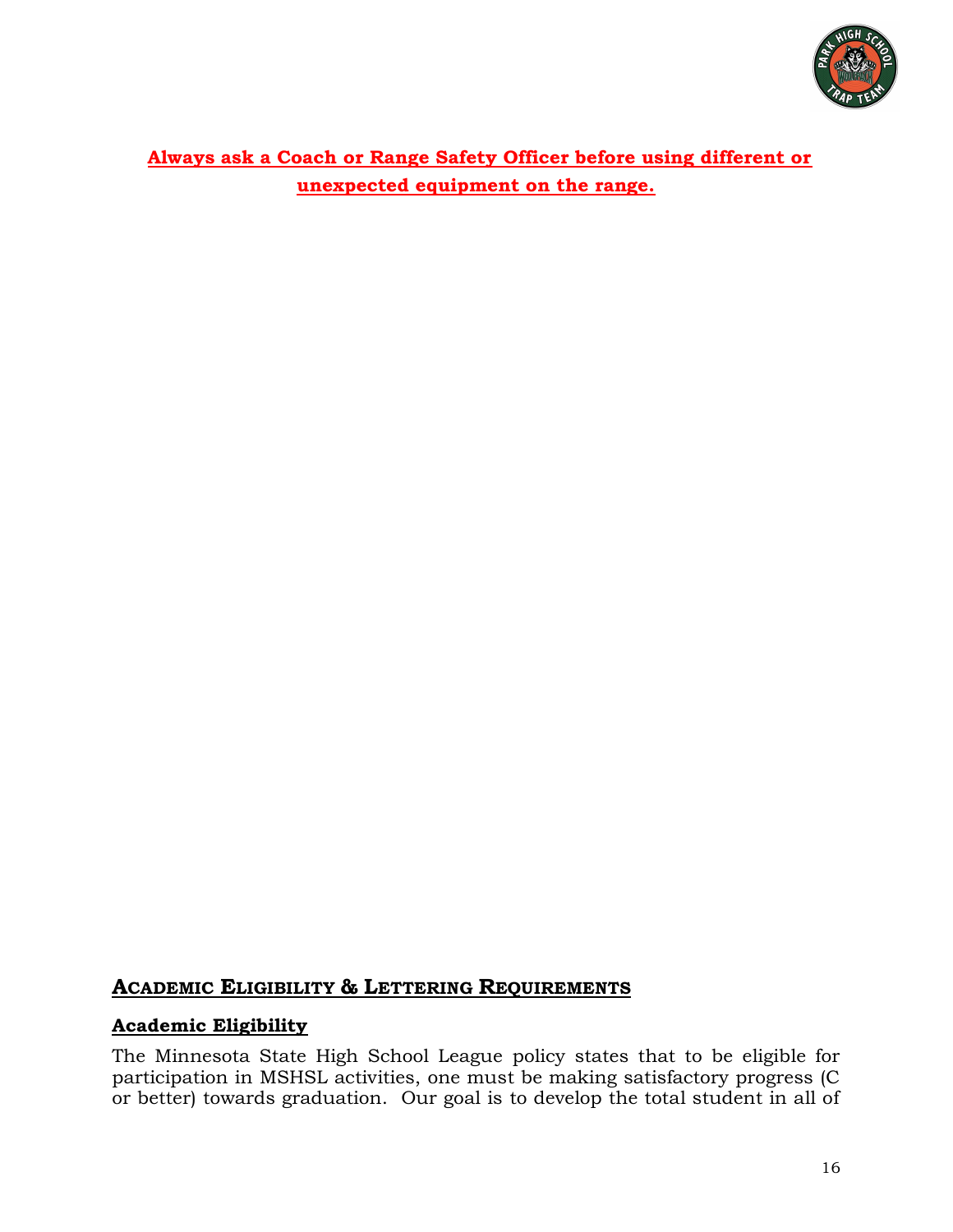

our programs. This requirement will improve our students and give much needed credibility to our programs.

# **Lettering Requirements**

To earn a Varsity letter *(spring season only)* the student must do the following:

• Student athletes will be eligible to earn a letter at PHS by fulfilling the following requirements during the regular season:

(Ranking will be determined at the end of the regular season based on average seasonal scores)

- must post scores each week of the season (no absences/event score of zero)
- a competitive seasonal average score of 19 or higher
- Student athletes will be eligible to earn a letter at PHS by fulfilling the following requirements at the State Championship:
	- $\ge$  scoring 24 or 25 at the State Championship
	- $\triangleright$  being a member of a team that takes 1<sup>st</sup> Place at any level (Varsity, Junior Varsity, or Novice)
- Additionally, a student can earn a letter if they perform at the varsity level, with an average score of 19 to 25, during the State Championship. Example: A JV or Novice athlete who shoots Varsity level scores at State will earn a letter.

### **Team Award Requirements**

The following criteria will be used to determine the team awards (spring season only):

**Highest Season Average:** The season average will be based on practice and competition weeks of the spring season. An athlete must post scores each week of the season (no absences/ event scores of zero).

**High Gun (V, JV, N):** This award is the season average from competition weeks of the spring season. An athlete must post scores each week of the season (no absences/ event scores of zero). In the event of a tie, the highest reserve week score will be used to break the tie.

**Most Improved:** This award is determined by finding the difference between event scores of the first week of practice and the last week of competition. An athlete must post scores each week of the season (no absences/ event scores of zero).

# **STATE CHAMPIONSHIP**

All student athletes, teams and spectators are invited to the Trap Shooting Championship in Alexandria, Minnesota.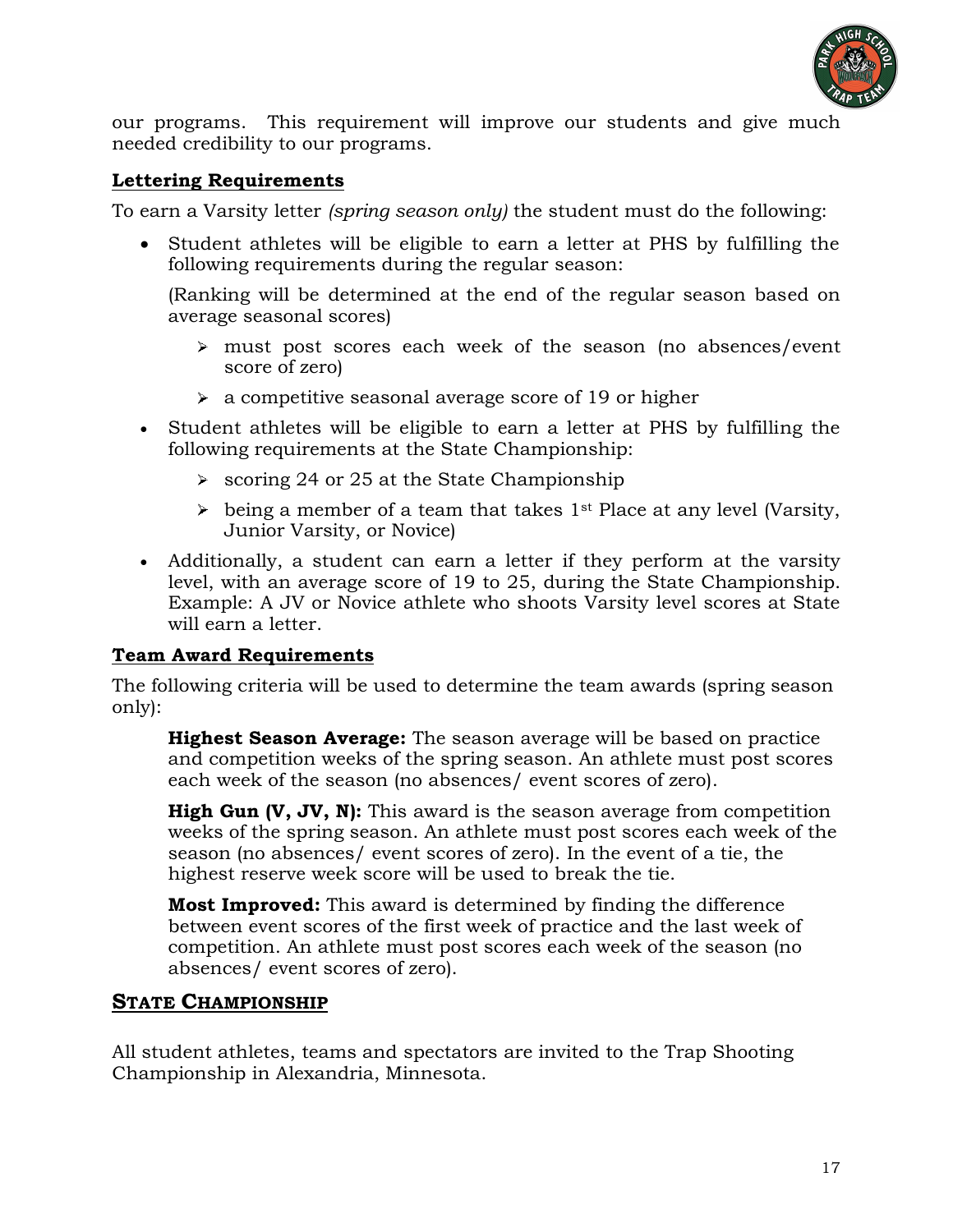

# **Competition Format**

Student athletes shoot their assigned number of targets to compete in BOTH individual and team events. Student athlete classifications are determined by the athlete's year-end average weekly score after Week 5.

## **Classifications include:**

Novice: 0-14.99 average per round Junior Varsity: 15-18.99 average per round Varsity: 19-25 average per round

Team events for each classification (Novice, Junior Varsity and Varsity) require a minimum of five athletes in the same classification.

# **Participation Fee**

Competition targets are included with the participation fee. All athletes will shoot 100 targets. All participating athletes will receive an official event t-shirt as part of their paid registration fee.

# **Individual Competition**

All athletes will participate in the "High Gun" (highest number of targets hit) competitions in their corresponding classification. If a tiebreaker is required for any places, the longest reverse run of hit targets by the athletes will be used. The longest reverse run score will start from the last target and count backwards until a missed target is reached to determine the tiebreaker score. If there is a tie after the longest run is totaled, then a tie for that place is declared.

# **Team Competition**

A minimum of five athletes from the same team in the designated classification will compete. There is no maximum amount of team members in a classification. The top five student athlete scores from a team will be used to determine the overall team score for their designated classification. If a tiebreaker is required for any places, the team member with the highest round score from each team will be used to break the tie. Subsequent score comparisons will be used if the top score is tied.

Teams will shoot in two separate sessions. After the starting time for each day, all starting and completion times are estimated. It is important to be prepared to shoot immediately after the previous team completes their round. No athlete registrations or substitutions are allowed at the event.

# **25-50-75-100 patches**

Patches will be awarded to those student athletes that achieve 25, 50, 75, or 100 straight at the event. Event practice rounds are not eligible.

# **Award Ceremony**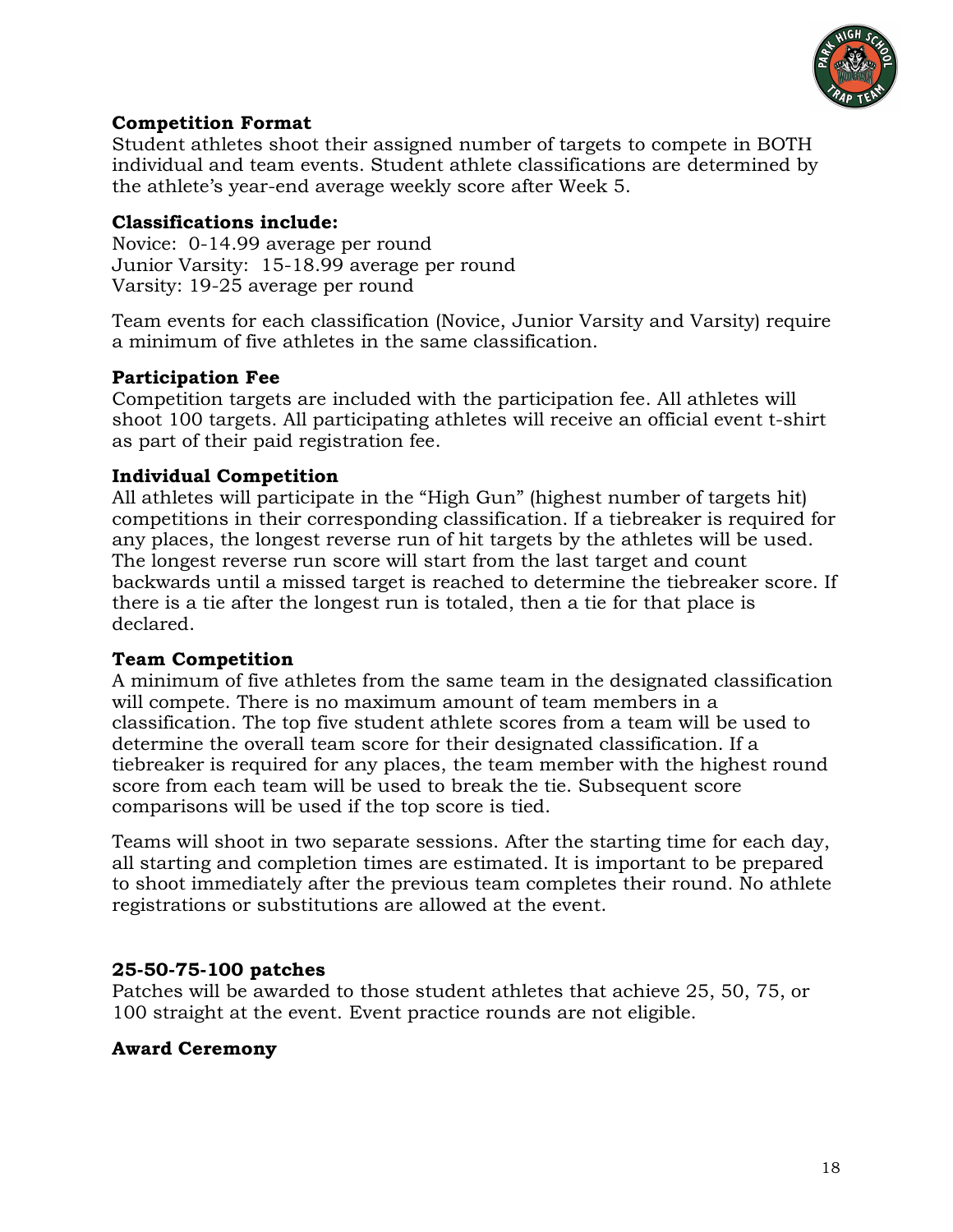

An award ceremony will be held at the completion of the competition. Awards for season competition will be handed out along with awards for event competition.

The following awards will be awarded for event competition:

- Novice, JV and Varsity team: 1st, 2nd and 3rd place
- Novice, JV and Varsity high gun male and female: 1st 3rd places
- Individual high gun: Highest number of targets hit overall

# **STATE TOURNAMENT**

# **MSHSL State Tournament Selection Process**

# **Background**

The Minnesota State High School League (MSHSL) state trap shooting tournament occurs in June annually. In order for our team to participate in that tournament, we must qualify at the MSHSCTL Trap Shooting Championship (held in Alexandria). If we qualify, the MSHSL requests the list of athletes that will be participating the morning after our competition at the Championship Tournament. Each qualifying team's head coach can pick 5 shooters and up to 2 alternates if desired.

This state tournament selection process was established to provide objective criteria for selecting athletes for the MSHSL state trap shooting tournament. These criteria offer athletes shooting varsity or junior varsity levels at the Championship the opportunity to be selected for the MSHSL state trap shooting tournament squad.

# **Selection Process**

The selection process is based on the objective, performance-based criteria defined below.

> 1. Each shooter's average will be calculated using the 5 weeks of league competition combined with his/her performance at the MSHSCTL Trap Shooting Championship in Alexandria.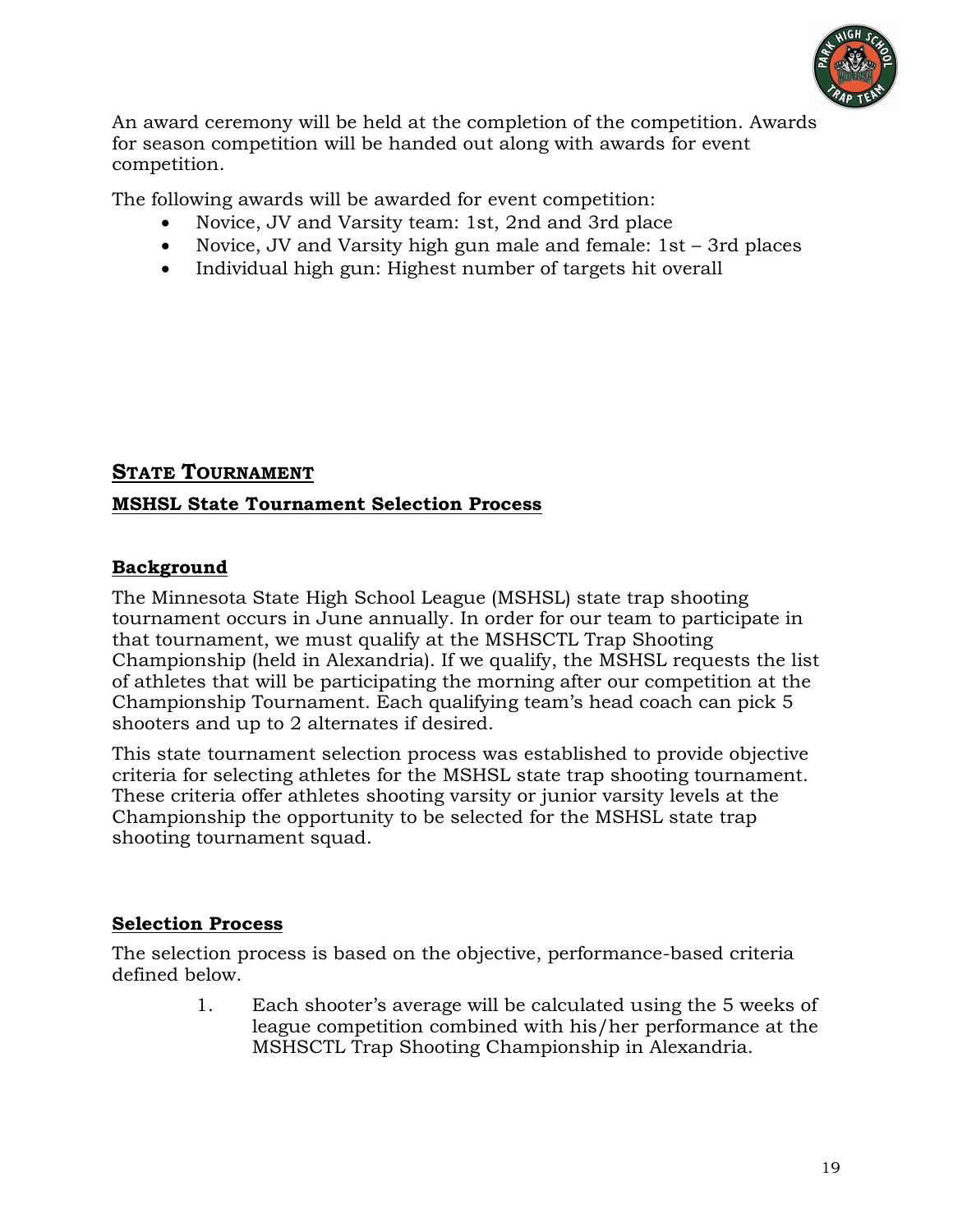

Formula: Shooter average = total targets hit / 14 [The total number of rounds over that period is 14 (which is 10 for league competition + 4 for Championship)]

- 2. Tie breakers will be executed as follows:
	- a. Use reverse longest run from Championship.
	- b. Use reserve week scores.
	- c. In the event of a continued tie, then use of reverse longest run from the 5 weeks of league competition starting with week 5, week 4, week 3 and so on.
	- d. In the event of a continued tie, then use of reverse longest run from league reserve week.
	- e. In the event of a continued tie, then use a coin flip.
- 3. Each shooter's team ranking will be established based on the shooter's average calculated above, taking into consideration any tie breakers.
	- a. Highest average = rank  $#1$
	- b.  $2<sup>nd</sup>$  highest average = rank #2
	- c. Etc.
- 4. The top 5 shooters based on team ranking calculated above will be selected for the MSHSL state trap shooting tournament squad.
	- a. Shooters ranked #1 through #5 represent the tournament squad.
	- b. Shooters ranked #6 and #7 represent the tournament alternates.

# **Head Coach Discretion**

League rules permit the Head Coach to select the state tournament squad. In the event any athlete or parent breaks any of the team, school, or gun club policies, the Head Coach will remove that athlete from the squad. The selection process is performance based and managed by the Head Coach. If an athlete is removed, the first alternate will move onto the squad.

# **COACHING STAFF/CONTACT INFORMATION**

# **Head Coach Team Managers**

**Pete Soukup Molly Soukup** NRA Level 2 Shotgun Coach NRA Level 1 Shotgun Coach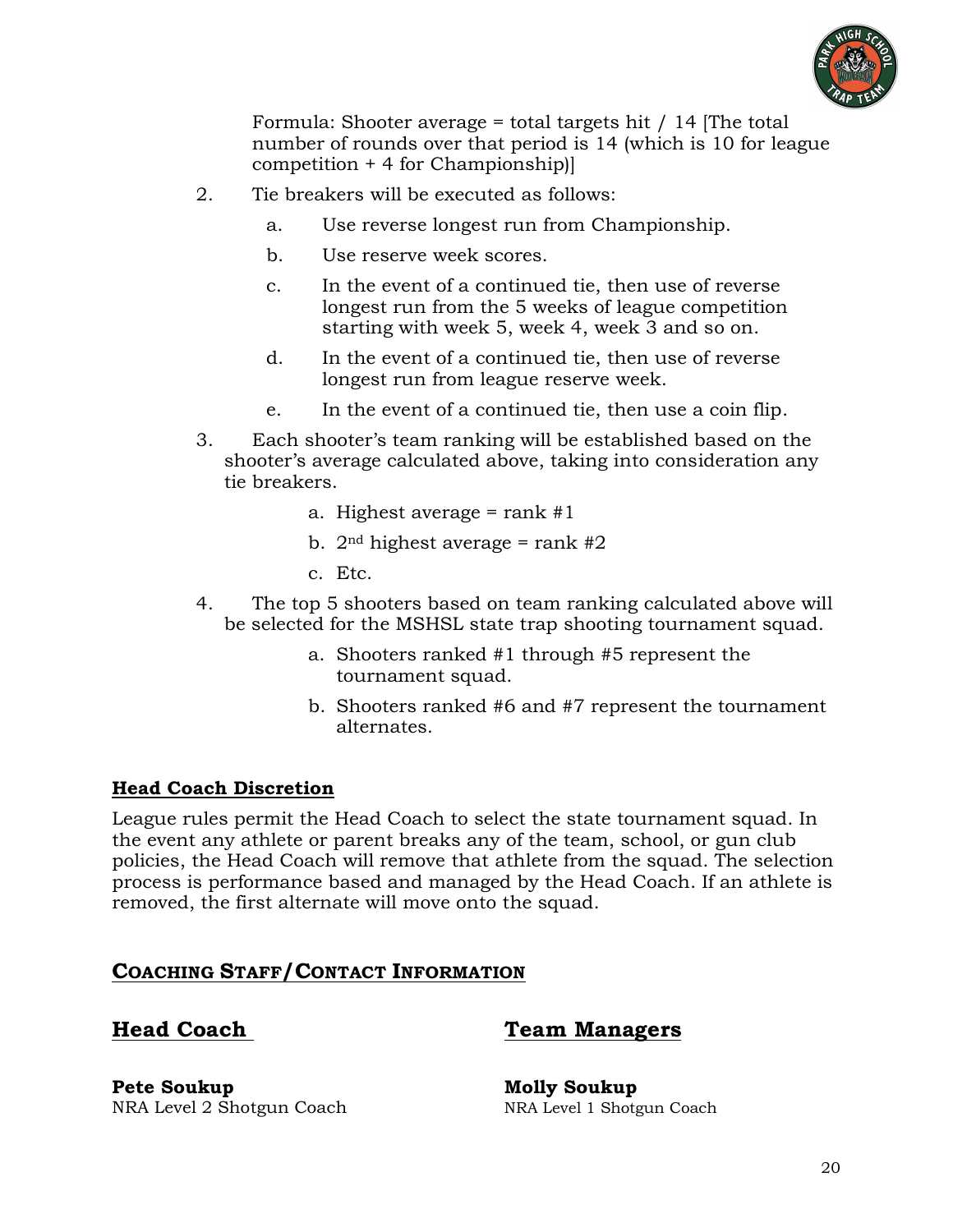

Firearm Safety Instructor 651-329-8133 tmk8133@gmail.com

NRA Range Safety Officer mollysoukup<sup>789@gmail.com</sup>

# **Coaches**

**Steve Roarke**<br> **Steve Roarke**<br> **Stevel 1 Shotgun Coach**<br> **Christy Roarke**<br> **NRA Level 1 Shotgun Coach** NRA Level 1 Shotgun Coach NRA Range Safety Officer 651-458-8127 651-724-8234 [christy@imci2.com](mailto:christy@imci2.com) [steve.roarke@sroarkesecurityservices.com](mailto:steve.roarke@sroarkesecurityservices.com)

NRA Level 1 Shotgun Coach 651-247-7064 651-338-3348 [johngbabin@comcast.net](mailto:johngbabin@comcast.net) [drlawson@mmm.com](mailto:drlawson@mmm.com)

**Brian Grundhauser**<br> **Matt Fischer**<br> **MRA Level 1 Shotgun Coach**<br> **MRA Level 1 Shotgun Coach** 612-750-5326 612-490-7746 [bjgrund@me.com](mailto:bjgrund@me.com) [mbf@eganco.com](mailto:mbf@eganco.com)

**John Babin**<br> **Del Lawson**<br> **Del Lawson**<br> **Del Lawson**<br> **Del Lawson**<br> **Del Lawson** 

NRA Level 1 Shotgun Coach

**Athletic Director** Phil Kuemmel 651-425-3758 [pkuemmel@sowashco.org](mailto:pkuemmel@sowashco.org)

# **MANDATORY LIABILITY WAIVER TO PARTICIPATE**

### **MEMBER AGREEMENT**

As a member of the Park High School Trap Club you are required to comply with all State and Federal Laws regarding Firearms Ownership, Possession and Transportation. Team members are also required to know the District, School, Gun Club and Team rules and agree to abide by them.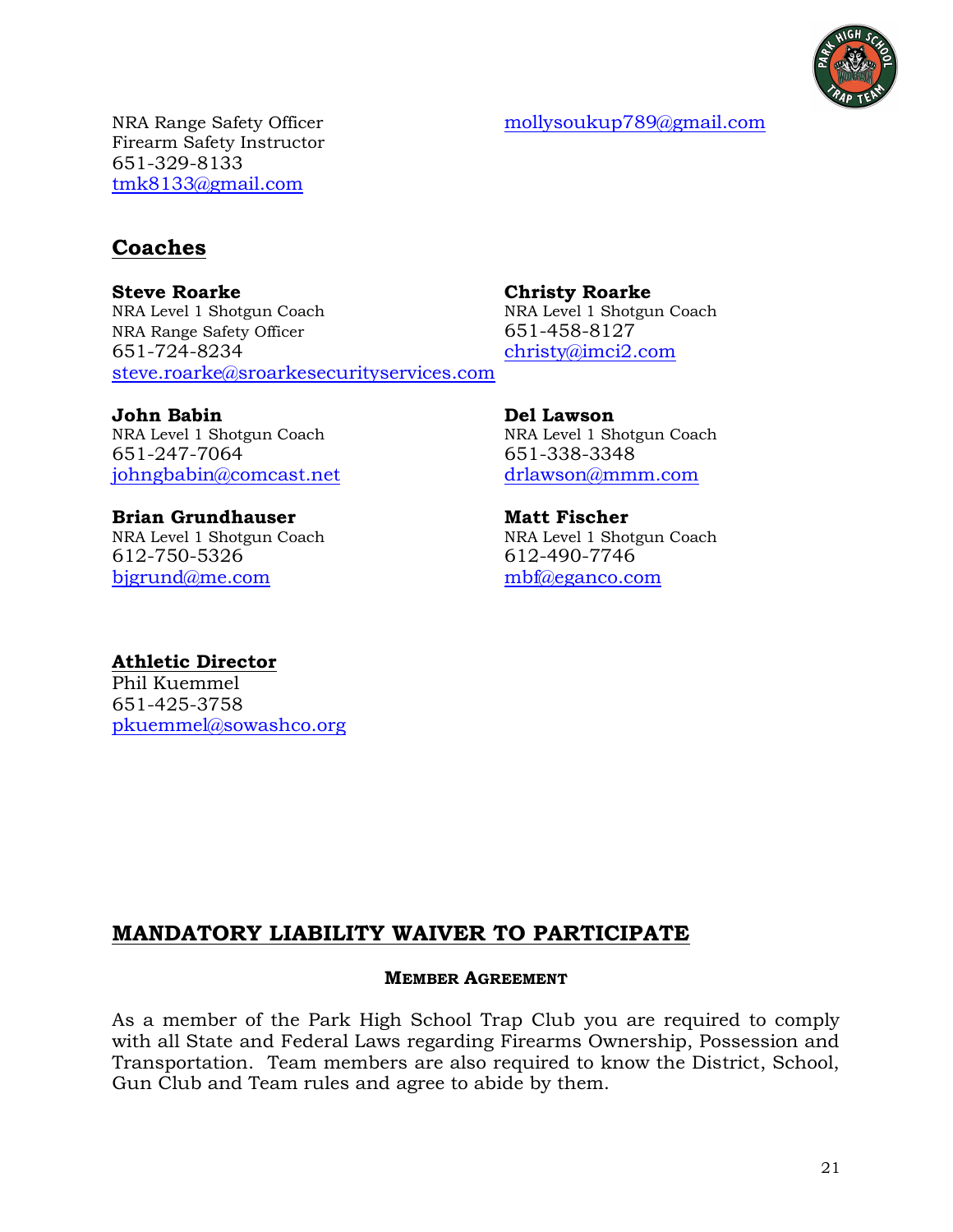

# **WAIVER OF LIABILITY AND HOLD HARMLESS AGREEMENT: PARK HIGH SCHOOL TRAP CLUB TEAM**

To be signed by parent or legal guardian of Park High School Trap Club Team member if student athlete is under 18 years of age.

- 1. In consideration for receiving permission to participate in the activities of the Park High School Trap Club Team (the "Club's Team"), I hereby release, waive, discharge and indemnify the Club's Team, 3M Trap and Skeet Club and its members or agents ("Releasees") from any and all liability, claims, demands, actions and causes of action whatsoever arising out of or related to any loss, damage, injury, or death that may be sustained by me while participating in any Club's Team activities, whether caused by the negligence of the Releasees or otherwise.
- 2. I am fully aware of the risks involved and hazards connected with the Club's Team activities, including the risk of injury or death. I (or my minor child) elect to voluntarily participate in these activities with full knowledge that they may be hazardous. I voluntarily assume the risk of loss, property damage, personal injury, and/or death that may be sustained by me or my heirs and assigns as a result of my (or my minor child) engaging in such activities, whether caused by the negligence of Releasees or otherwise.
- 3. I further herby agree to indemnify, defend and hold harmless the Releasees from any loss, liability, damage or costs, including court costs and attorney fees, that they may incur due to my (or my minor child) participating the Club's Team activities, whether caused by the contributory negligence of Releasees or otherwise.
- 4. I understand that the Club's Team does not maintain insurance policy covering liability arising from my (or my minor child's) participation in the activities. I am aware that I should review my own personal insurance coverage as no such losses or liability will be covered by any insurance maintained by the team.
- 5. I understand that this Waiver of Liability and Hold Harmless Agreement binds the members of my family and spouse if I am alive, and my heirs, or personal representative if I am deceased and shall be deemed as a release, waiver, discharge and covenant not to sue the above-named Releasees and as an agreement to indemnify, defend and hold the Club's Team harmless against any claims. This Agreement shall be construed in accordance with the laws of the State of Minnesota.
- 6. In signing this release, I acknowledge and represent that I have read the foregoing Waiver of Liability and Hold Harmless Agreement, understand it and sign it voluntarily as my own free act and deed; no oral representative, statements, or inducements, apart from the foregoing